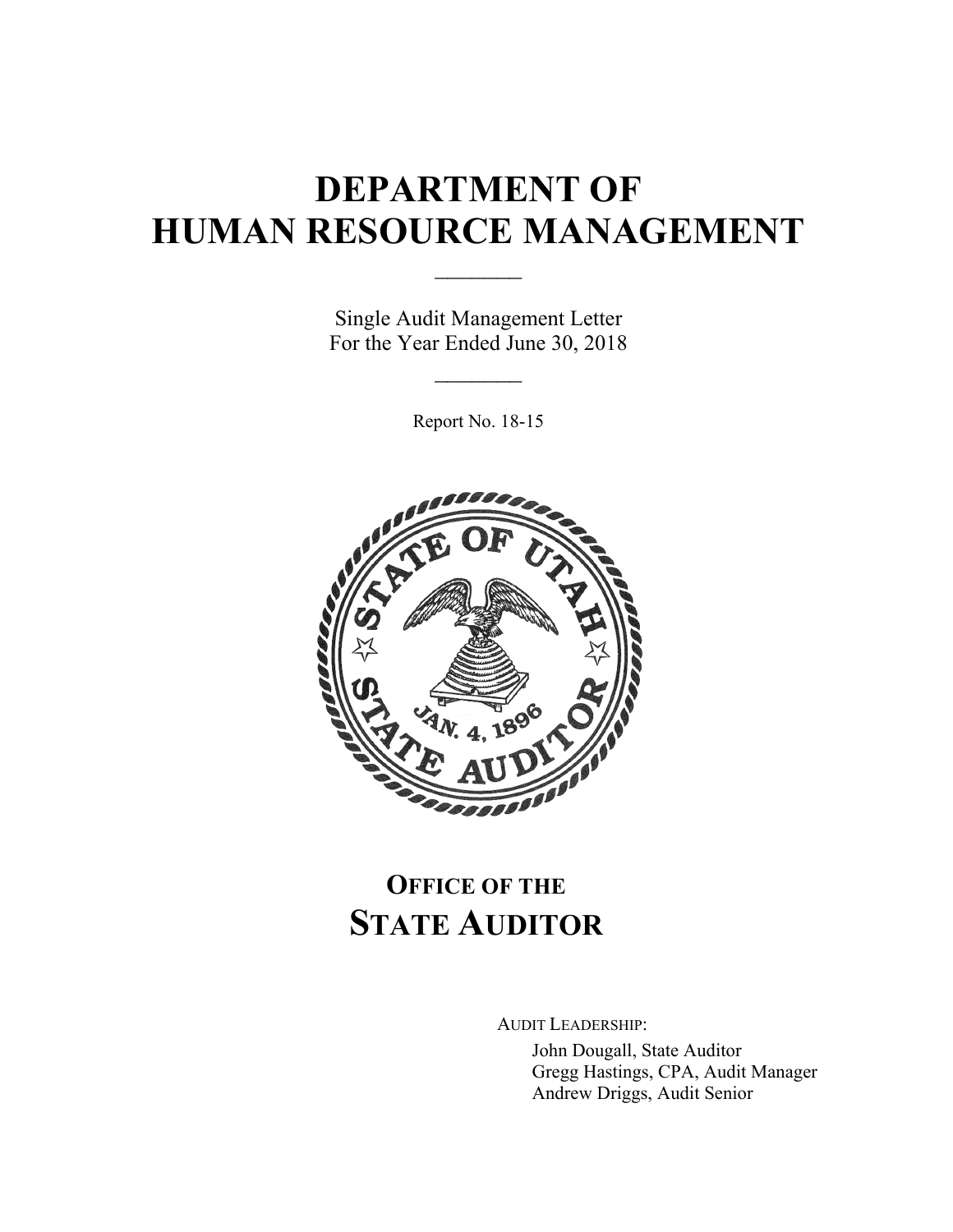# **DEPARTMENT OF HUMAN RESOURCE MANAGEMENT**

**Single Audit Management Letter**  FOR THE YEAR ENDED JUNE 30, 2018

# TABLE OF CONTENTS

|                                                                                                                            | Page |
|----------------------------------------------------------------------------------------------------------------------------|------|
| SINGLE AUDIT MANAGEMENT LETTER                                                                                             |      |
| <b>FINDING AND RECOMMENDATION:</b>                                                                                         |      |
| WORKING CAPITAL RESERVES IN EXCESS OF FEDERAL GUIDELINES<br>(Reportable Noncompliance – Federal Programs) (Repeat Finding) |      |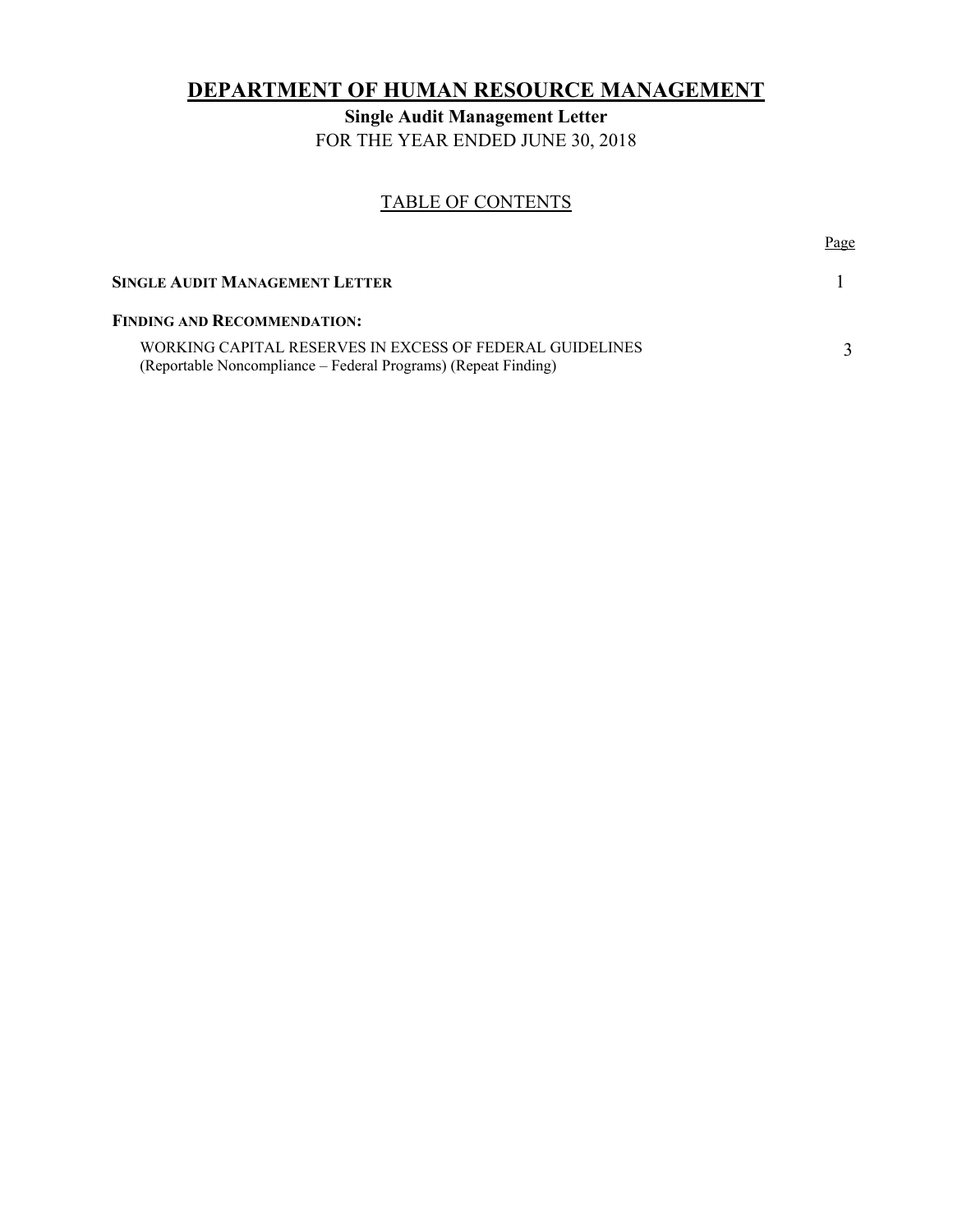

**OFFICE OF THE STATE AUDITOR**

# **SINGLE AUDIT MANAGEMENT LETTER NO. 18-15**

December 11, 2018

Mr. Paul R. Garver, Executive Director Department of Human Resource Management 2120 State Office Building SLC, Utah 84114

Dear Mr. Garver:

This management letter is issued as a result of the Department of Human Resource Management's (Department's) portion of the statewide single audit for the year ended June 30, 2018, for which we tested the Department's working capital reserves. Our final report on compliance and internal control over compliance issued to meet the reporting requirements of Title 2 U.S. *Code of Federal Regulations* (CFR) Part 200, *Uniform Administrative Requirements, Cost Principles, and Audit Requirements for Federal Awards* (Uniform Guidance) is issued under separate cover.

In planning and performing our audit of working capital reserves, we considered the Department's compliance with the applicable types of compliance requirements as described in the *OMB Compliance Supplement* for the year ended June 30, 2018. We also considered the Department's internal control over compliance with the types of requirements described above that could have a direct and material effect on working capital reserves in order to determine the auditing procedures that were appropriate in the circumstances for the purpose of expressing an opinion on compliance and to test and report on internal control over compliance in accordance with the Uniform Guidance, but not for the purpose of expressing an opinion on the effectiveness of internal control over compliance. Accordingly, we do not express an opinion on the effectiveness of the Department's internal control over compliance.

A *deficiency in internal control over compliance* exists when the design or operation of a control over compliance does not allow management or employees, in the normal course of performing their assigned functions, to prevent or to detect and correct on a timely basis noncompliance with a type of compliance requirement of a federal program. A *material weakness in internal control over compliance* is a deficiency, or a combination of deficiencies, in internal control over compliance, such that there is a reasonable possibility that material noncompliance with a type of compliance requirement of a federal program will not be prevented, or detected and corrected on a timely basis. A *significant deficiency in internal control over compliance* is a deficiency, or a combination of deficiencies, in internal control over compliance that is less severe than a material weakness, yet important enough to merit attention by those charged with governance. We did not identify any deficiencies in the Department's internal control that we consider to be material weaknesses.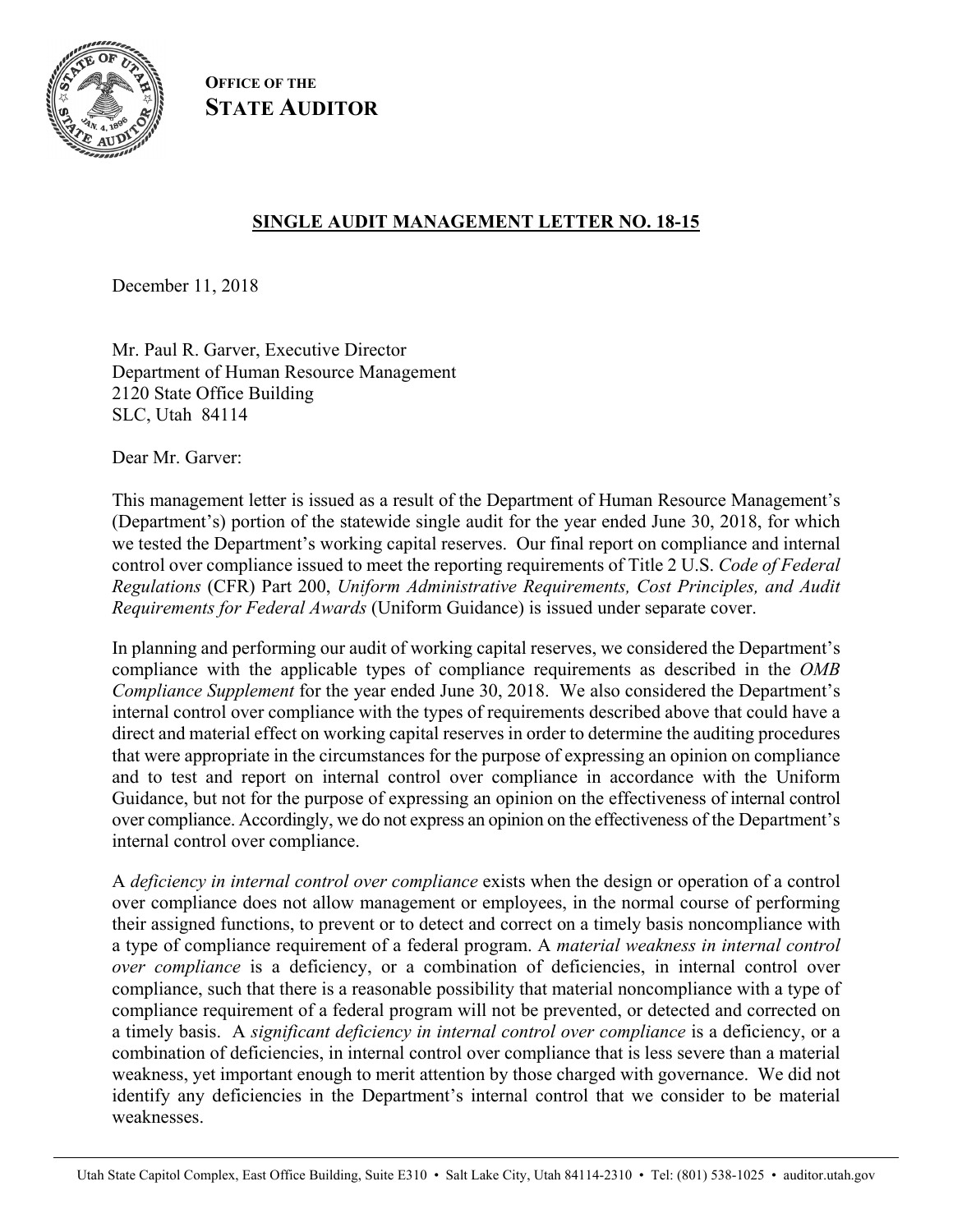Our consideration of internal control over compliance was for the limited purposes described in the second paragraph and was not designed to identify all deficiencies in internal control over compliance that might be material weaknesses or significant deficiencies and therefore, material weaknesses or significant deficiencies may exist that were not identified. In addition, because of inherent limitations in internal control, including the possibility of management override of controls, misstatements due to error or fraud may occur and not be detected by such controls.

We identified an instance of noncompliance which we are required to report under Uniform Guidance. This matter is described in the accompanying finding and recommendation.

The Department's written response to and Corrective Action Plan for the finding identified in our audit were not subjected to the audit procedures applied in our audit and, accordingly, we express no opinion on them.

The purpose of this communication is solely to describe the scope of our testing of internal control over compliance and the results of that testing. Accordingly, this communication is not suitable for any other purpose.

We appreciate the courtesy and assistance extended to us by Department personnel during the course of our audit, and we look forward to a continuing professional relationship. If you have any questions, please contact me.

Sincerely,

Gregg Hastings

Gregg Hastings, CPA Audit Manager 801-808-0293 ghastings@utah.gov

cc: Jeff J. Mulitalo, Deputy Director Nate Winters, Director of Finance, Department of Human Resource Management John Reidhead, Chief Financial Officer, State Division of Finance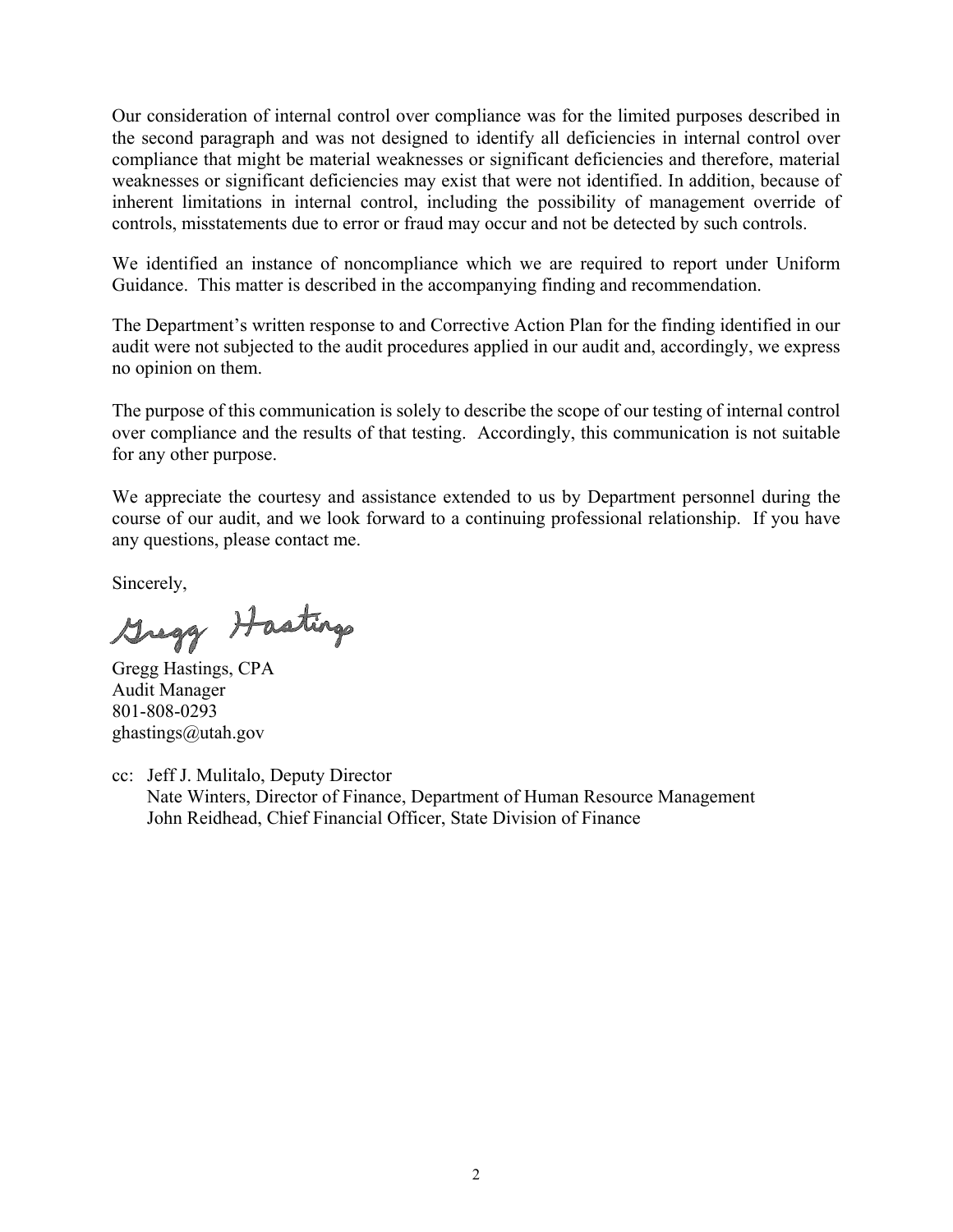# **WORKING CAPITAL RESERVES IN EXCESS OF FEDERAL GUIDELINES**

Federal Agencies: **Various**  CFDA Numbers and Titles: **Various**  Federal Award Numbers: **Various**  Questioned Costs: **Undeterminable** Pass-through Entity: N/A Prior Year Single Audit Report Finding Numbers: **2017-022; 2016-038; 2015-049; 2014-041** 

As of June 30, 2018, the Department of Human Resource Management held working capital reserves in excess of federal guidelines as follows:

|                                | Excess     | Excess     |
|--------------------------------|------------|------------|
|                                | # of Days  | Amount     |
| <b>Fund Description</b>        | in Reserve | in Reserve |
| <b>Fund Level</b>              |            |            |
| Division of HR Management      | 18         | \$660,530  |
| <b>Service Area Level</b>      |            |            |
| Payroll Field Services         |            | 2,054      |
| Human Resources Field Services | 19         | 672,092    |

2 CFR part 200, Appendix V, paragraph G.2, generally allows a working capital reserve as part of retained earnings of up to 60 days cash expenses for normal operating purposes in each internal service fund. It is inherently difficult to accurately estimate expenses and their effect on working capital reserves when setting rates. Excess reserves could result in a federal liability since federal programs share an interest in the reserves.

### **Recommendation:**

**Depending on the business requirements, we recommend that the Department of Human Resource Management reduce excess working capital reserves within each of the respective funds or obtain a waiver from the federal cost negotiator allowing for an increase in the number of days of working capital allowed to comply with federal guidelines.** 

### *Department of Human Resource Management's Response:*

*The Department of Human Resource Management (DHRM) agrees with the finding. DHRM is aware that the working capital reserves held in retained earnings exceeded the allowable 60 days of cash expenses on June 30, 2018 at the fund level due to excess reserves in Payroll Field Services and Human Resources (HR) Field Services.* 

### *Corrective Action Plan:*

*The excess retained earnings for Payroll Field Services was caused by lower than anticipated expenses in fiscal year 2017. DHRM is evaluating the Payroll Field Services rate for fiscal year*